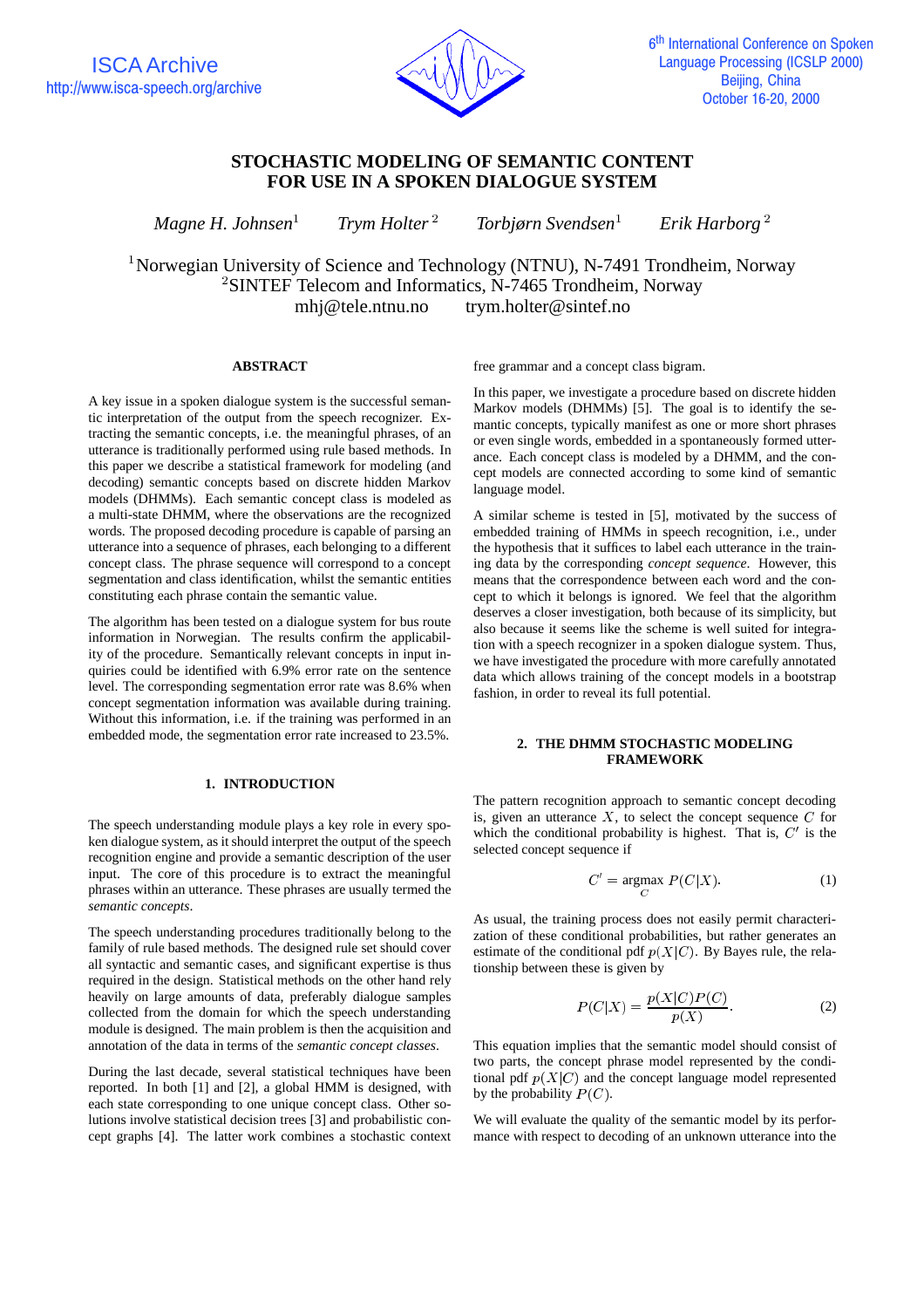correct concept sequence. However, equally important is its ability to segment the utterance correctly, i.e., to assign each of the words in the sentence to the correct concept class.

#### **2.1. The DHMM Concept Phrase Model**

The HMM is very well known in the speech research community as a generating model, and as such it is well suited for modeling of the concept phrases. Each word is treated like a discrete symbol collected from a finite vocabulary. The state-specific discrete pdf thus determines the probability for each word to occur in the given state.

The use of multi-state DHMMs makes it possible to model the internal time structure of the concept phrases. It is thus clear that the topology of the HMMs will carry important information about the concepts, and it should be able to handle semantic phrases of varying lengths. In this work we have utilized left-to-right HMMs with one to four states. In each case, we have added skiptransitions between every state in a left-to-right manner. This way a multi-state HMM can be a valid model even for the shortest possible phrase, which is comprised by a single word.

#### **2.2. The Concept Language Model**

The a priori probability of a given length  $M$  concept sequence  $C$ ,  $P(C) = P(c_1, c_2, \dots, c_M)$  can be written

$$
P(C) = \left\{ \prod_{m=2}^{M} P(c_m | c_{m-1}, \dots, c_1) \right\} P(c_1).
$$
 (3)

For a given text corpus, it is difficult to estimate these conditional pdfs for a wide span, and it is usually assumed that  $c_m$  depends only on the preceding  $n - 1$  concepts. This leads to a standard  $N$ -gram concept language model. In this work we have investigated the performance of a bigram and compared it to an unigram (which neglects the history) and an  $0$ -gram (which both neglects the history and assumes a uniform a priori concept probability).

## **2.3. Integration of the Semantic Network into a Dialogue System**

A mixed initiative dialogue system often employs a speech recognition engine with a dialogue-state dependent language model. The reconfigurable language models are usually based on word bigrams or finite state word networks. The recognizer hypotheses are fed into the semantic decoder in a post-processing step.

As our decoder is purely statistical, we have the option of integrating the concept model into the speech recognizer, i.e., using our concept model directly as the recognizer language model. To do this, the concept model must be expanded into a DHMM-state network. The word probabilities in each concept-state pdf are then used for weighting of the acoustic scores obtained by the corresponding word HMMs. By estimating separate concept language models for each dialogue state (or for different groups of dialogue states), the language model seen by the speech recognizer will vary according to the current dialogue state. This line of thought is in accordance with an important principle stated in [4], i.e., to employ available sources of information as early as possible.

## **3. TASK DEFINITION**

#### **3.1. The Application**

The idea of DHMM-based semantic modeling has been investigated in the domain of bustravel information for the city of Trondheim in Norway. The task was chosen due to several reasons. First of all, the dialogue has a manageable complexity. We also have access to the bus company's databases, and a text-based NLP inquiry system, BusTUC [6], already exists. BusTUC requests the users to formulate a complete inquiry in a single, preferably grammatically correct sentence, and it is available through the web. A spoken dialogue demonstrator called TABOR [7] employing a system driven dialogue has been developed on the basis of Bus-TUC. A pilot version is currently available through a public phone number. The total vocabulary of the speech recognizer is approximately 900 words. This includes some 700 place names in addition to bus numbers, hours and minutes, etc. We are currently developing a mixed initiative version of the bus travel information system, and we plan to test the DHMM semantic modeling framework as a part of this.

#### **3.2. Training and Test Data**

The web-based information system BusTUC has been operational for several years, and a significant amount of inquiry text data is thus available. In addition to this material, 100 real human-human dialogues from an operator service was recorded and annotated in an early stage of the TABOR project. A coarse semantic analysis of these databases showed that even though the spontaneously spoken utterances differ significantly from the written sentences, we found that most of the relevant semantic phrases were similar in the two cases. We thus believe that the text database is well suited for our experiments, although it is clear that a wellbehaved semantic filler model will be of crucial importance in order to model the irrelevant and out-of-vocabulary (OOV) words which play a greater role in spontaneous speech than in written text.

We selected 3000 inquiries from the BusTUC-log for our application. The sentences were checked in order to ensure that each constituted a relevant question. The sentences were segmented and labeled using 32 carefully selected concepts, and later randomly divided into a training set (2000 inquiries) and a test set (1000 inquiries).

#### **3.3. Semantic Concepts**

The original annotation into 32 classes was based on the rule that each concept phrase should contain a single semantic entity, like e.g., BEFORE\_TIME, AFTER\_TIME, EXACT\_TIME, etc. A closer analysis showed that the 32 concepts could be reconstructed from 13 broader concept classes. For instance, a single concept phrase like TIME would contain one or several semantic entities. The new set of 13 concept classes is shown with examples in table 1.

Note that the filler class contains in-vocabulary words like 'how' and 'travel', in addition to OOV words ('can', 'I') which are labeled by 'gar'. The in-vocabulary words in the filler class are words that contribute to the semantic phrases in one or several of the other concept classes.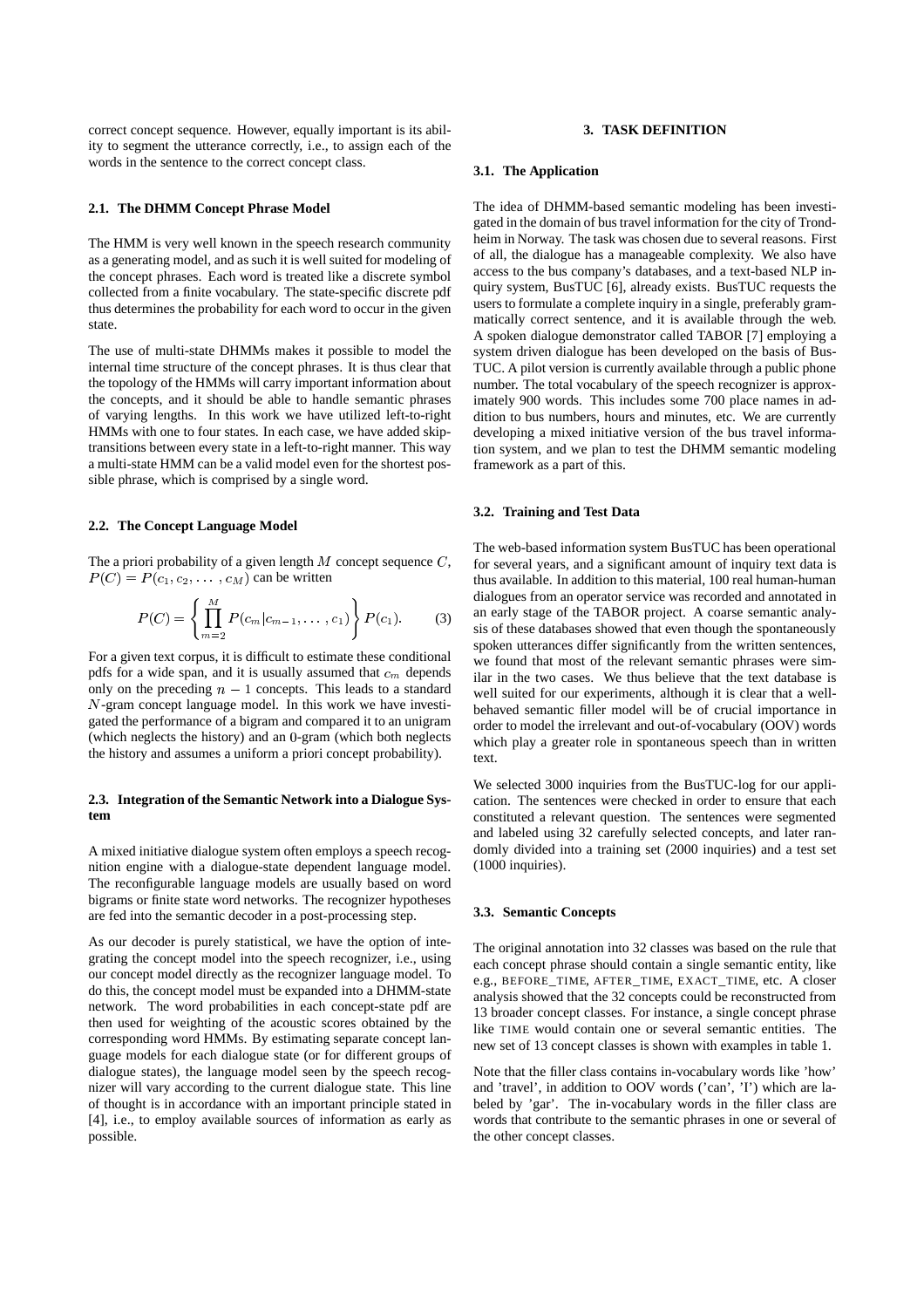| Concept        | Example 1           | Example 2               |
|----------------|---------------------|-------------------------|
| <b>BUS</b>     | bus twenty four     | the airport bus         |
| <b>TICKET</b>  | ticket for children | ticket card for a month |
| <b>BUS_GEN</b> | bus connection      | departure               |
| <b>DAY</b>     | today               | on Sunday               |
| $N-S$          | directly            | without change of bus   |
| <b>REL</b>     | next                | the last one            |
| PRICE          | how much            | the price               |
| <b>OUE</b>     | which bus           | how do I                |
| <b>TIME</b>    | at sixteen thirty   | between eight and ten   |
| <b>DUR</b>     | how long            | travel time             |
| FR_PL          | from Ila            | passing Bakli           |
| TO PL          | towards town center | Lade                    |
| <b>FIL</b>     | how gar gar travel  | (how can I travel)      |

Table 1: Phrase concept classes with examples.

## **4. EXPERIMENTS**

The concept models were trained using the HTK toolkit [8]. In order to investigate the importance of the segmentation borders, we trained concept phrase models both in bootstrap and embedded modes from the 2000 inquiries in the training data. In each case we experimented with 1-, 2-, 3- , and 4-state HMMs. The unigram and bigram concept language models were trained from the same data, and we also created a 0-gram for reference purposes. The bigram model included back-off transitions for concept pairs that were not observed in the training data.

Even if 2000 inquiries were estimated to be sufficient to capture the statistical structure of the phrases, it is far from enough to supply reliable statistics for the largest word classes. This is most evident for the place names (FR\_PL and TO\_PL), but is also observed for bus numbers (BUS) and points of time, i.e., hours (TIME) and minutes (TIME). Thus, for each of these four word classes, the accumulated state distribution probability mass was redistributed among all members of the word class according to a uniform probability assumption.

## **4.1. Results**

The quality of the semantic models has been evaluated by its performance with respect to decoding of an unknown utterance into the correct concept sequence. This measure has been denoted *concept accuracy*, and is calculated both on the sentence and concept levels. In the following section we report the corresponding *concept error rates* (CER-snt and CER-cncpt). In these calculations, the filler concept class is ignored, as it does not contribute to the semantic contents of the utterance.

Equally important to the CER is the algorithm's ability to segment the utterance correctly, i.e., to assign each of the words to the correct concept class. This is quantified by the *word-tag accuracy*, i.e., the sequence of tags as assigned to each word by the algorithm is compared to the annotated test data. Again we report the corresponding error rates on the sentence (WTER-snt) and word levels (WTER-wrd). Note that the sentence level word-tag error rate by definition is at least as large as the corresponding concept error rate.

First of all, we investigated the influence of the different concept language models. The semantic concepts were modeled by 13 3 state DHMMs, trained in a bootstrap mode. The resulting models were tested with a 0-gram, a unigram, and a bigram. The results are shown in table 2, and points out the importance of the concept history, as the bigram clearly outperforms the two other language models.

| Error type | 0-gram | 1-gram | 2-gram |
|------------|--------|--------|--------|
| $CER-snt$  | 13.0%  | 12.5%  | 6.9%   |
| CER-cncpt  | 3.8%   | 3.7%   | 2.0%   |
| WTER-snt   | 14.3%  | 13.7%  | 8.6%   |
| WTER-wrd   | 2.6%   | 2.5%   | 1.5%   |

Table 2: Error rates achieved with 3-state DHMMs trained in a bootstrap mode.

The main goal of the experiments has been to evaluate the general performance of the DHMM-framework, and in particular to compare embedded versus bootstrap training with respect to the resulting accuracy. In tables 3 and 4, we report error rates for HMMs trained in bootstrap and embedded modes, respectively. In both cases we have tested 1-, 2-, 3- , and 4-state HMMs, and the experiments have been performed with the bigram concept language model.

| Error type | 1-state | $2$ -state | $3$ -state | 4-state |
|------------|---------|------------|------------|---------|
| $CER-snt$  | 21.0%   | 7.3%       | 6.9%       | 8.9%    |
| CER-cncpt  | 6.7%    | 2.2%       | 2.0%       | 2.5%    |
| WTER-snt   | 73.4%   | 9.7%       | 8.6%       | 10.7%   |
| WTER-wrd   | 11.4%   | 1.8%       | 1.5%       | 1.8%    |

Table 3: Error rates achieved with a bigram language model and DHMMs trained in a bootstrap mode.

| Error type | 1-state | $2$ -state | $3$ -state | $4$ -state |
|------------|---------|------------|------------|------------|
| $CER-snt$  | 24.1%   | 6.4%       | 7.2%       | 6.0%       |
| CER-cncpt  | 7.8%    | 1.9%       | 2.1%       | 1.7%       |
| WTER-snt   | 78.0%   | 15.5%      | 23.5%      | 23.6%      |
| WTER-wrd   | 12.6%   | 2.6%       | 3.7%       | 3.7%       |

Table 4: Error rates achieved with a bigram language model and DHMMs trained in an embedded mode.

From tables 3 and 4, we first observe that the best results are achieved with the 3-state models in the bootstrap mode, and the 2-state models in the embedded mode. In both cases, the 1-state models are very poor compared to the others. This confirms that a multi-state HMM is crucial in order to capture the time structure within the concepts. We also find that the HMMs trained in the bootstrap mode clearly outperforms the embedded mode HMMs with respect to word-tag accuracy. The concept error rate is comparable for the two different schemes. This result is not surprising, given that the HMMs trained in embedded mode is not supplied with concept segmentation information during training.

Overall, the best results are achieved with the 3-state HMMs trained in bootstrap mode and a bigram concept language model. Note however that we do not claim that using 3-state HMMs for all